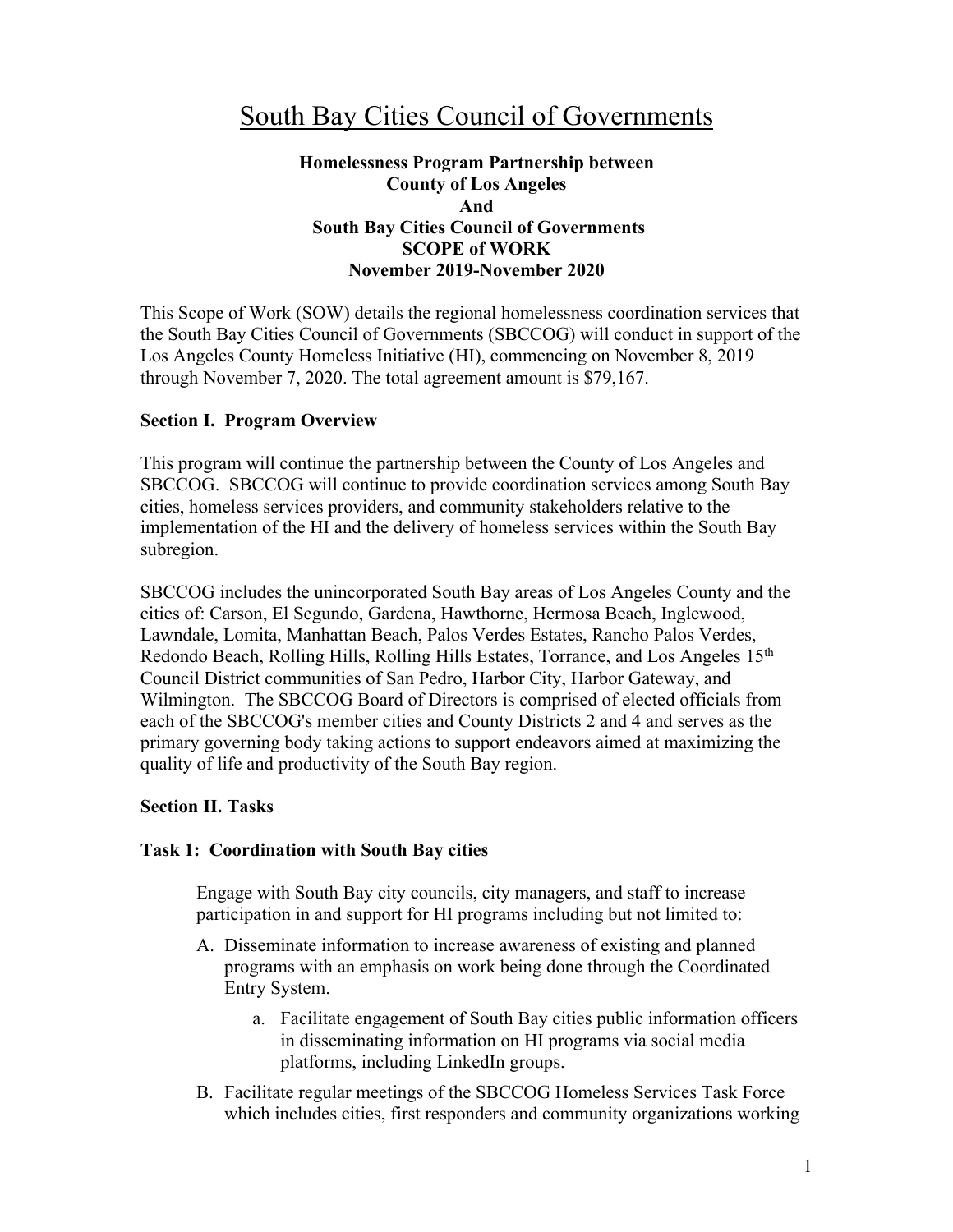in the South Bay on homeless issues. Deliverable: Six meetings per calendar year (January, March, May, July, September, and November).

- C. Attend city-sponsored meetings, such as Homeless Task Forces, Working Groups, and appropriate commissions/committees.
- D. Organize trainings and outreach events including but not limited to Housing and Health Resource Fairs, First Responders Trainings, and Landlord Workshops. Deliverable: One training and/or outreach event per quarter.
- E. Prepare correspondence/reports and make public presentations regarding the HI. Respond to inquiries from cities regarding HI programs, homeless services, and issues. Monthly updates are given at the SBCCOG Board of Directors meetings. Public presentations will be given as requested.
	- a. Distribute HI information at SBCCOG Board meetings and other relevant SBCCOG meetings including the Senior Services Working Group.
- F. Post and maintain a comprehensive list of agencies working in the South Bay that fit within the Measure H strategies on the SBCCOG Homeless Services in the South Bay webpage on the SBCCOG website. http://southbaycities.org/programs/homeless-services-south-bay
- G. Identify specific problem areas and/or issues in the South Bay and collaborate with county departments on possible strategies for improvement.
- H. Work with cities to complete Homelessness Plans.
- I. Monitor, support, and assist cities to implement their Homelessness Plans. This includes providing connections between cities and LA County resources associated with specific HI Strategies, as needed, and organizing and partnering with HI program to provide technical assistance to these cities.
- J. Provide city staff information on homelessness funding opportunities and help keep them appraised of RFPs and applications. Help identify potential areas of collaboration among cities to create joint-city implementation plans and help facilitate partnerships with cities to apply jointly for funding.
- K. Working in close partnership with SPA 8's Coordinated Entry System (CES) collaborative and the South Bay Coalition to End Homelessness, provide joint leadership in identifying and coordinating solutions and long-term strategic plans.
- L. Support homelessness prevention strategies, focusing on older adults.
	- a. Research implementation of a shared housing program as a homelessness prevention strategy beginning with a focus on older adults.
	- b. Work with stakeholders and cities to implement this program if deemed feasible.
- M. Support strategies to combat and reduce homelessness.
	- a. Work with cities on possible sites for a Safe Parking program.
	- b. Work with stakeholders and cities to implement this program if deemed feasible.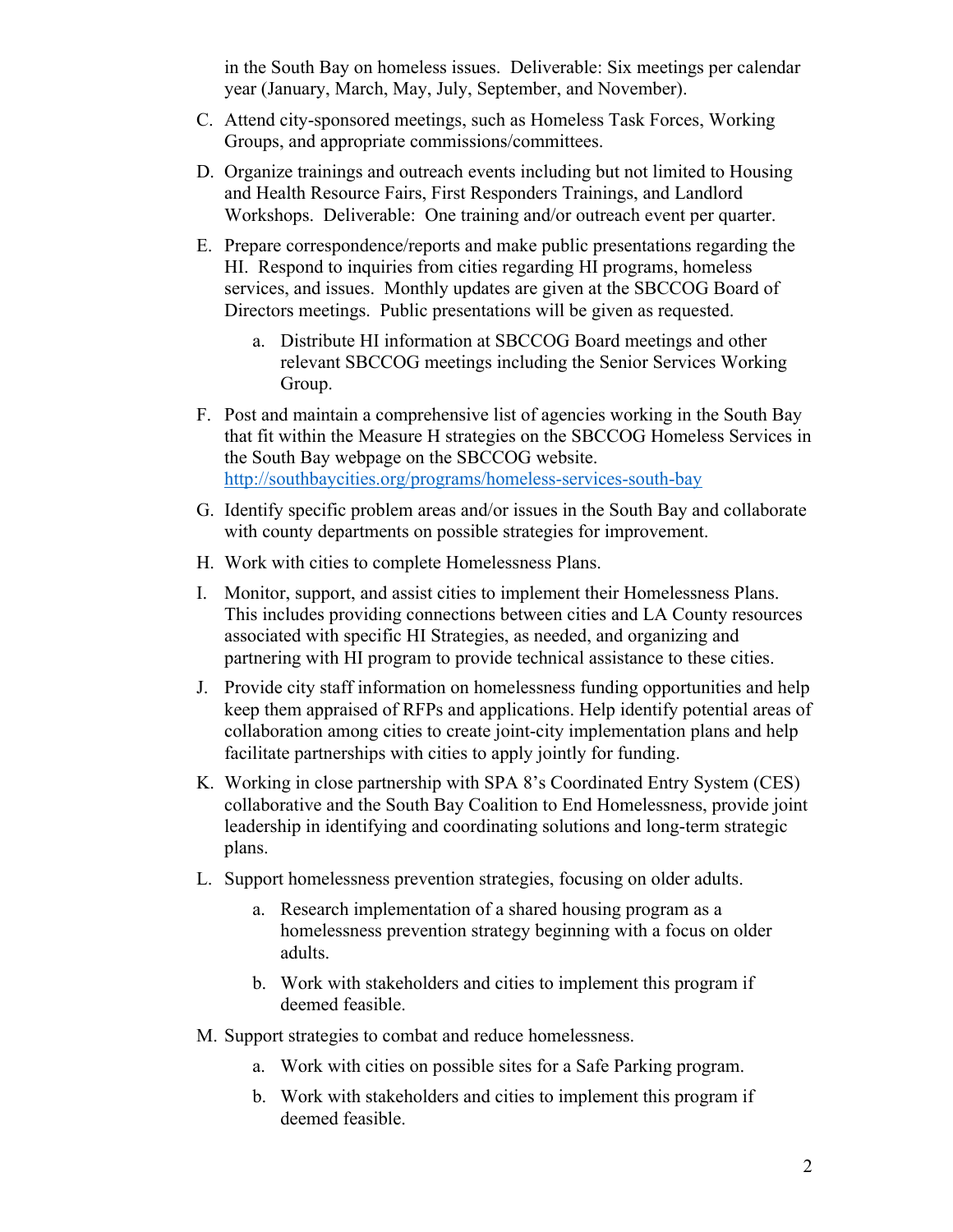- N. Promote HI programs through SBCCOG website, newsletters, e-blasts and social media platforms. Deliverable: One article in SBCCOG South Bay Watch quarterly newsletter for a total of 4 articles
- O. Using city plan strategies, explore the development of a regional homelessness plan.
- P. Collaborate with Supervisors and staff in Districts 2 and 4, along with community stakeholders, in exploring the development of affordable housing in LA County unincorporated.
- Q. Collaborate with San Gabriel Valley COG and Gateway Cities COG in developing a workshop to be repeated in all three COG service areas that will include LACHI, LA County Departments that interface with Measure H.

## **Task 2: Coordination with Service Providers and Community Stakeholders**

Work with regional homeless organizations and coalitions to support the coordination of homeless services in the South Bay including:

- A. Attend meetings of the SPA 8 Coordinated Entry System, South Bay Coalition to End Homelessness, Los Angeles Homeless Services Authority, and other stakeholder meetings and events as appropriate.
- B. Serve as liaison between SBCCOG, HI, and the South Bay business and interfaith communities. Work with Chambers of Commerce to educate businesses. Convene meetings as needed.
- C. Keep local, county, state, and federal elected officials and their legislative offices in the South Bay informed about regional programs, activities and events to combat homelessness.
- D. Collaborate with the South Bay Workforce Investment Board to promote employment programs and jointly apply for additional grant funding.
- E. Explore the potential for the implementation of a Safe Parking program in the South Bay with faith-based communities.